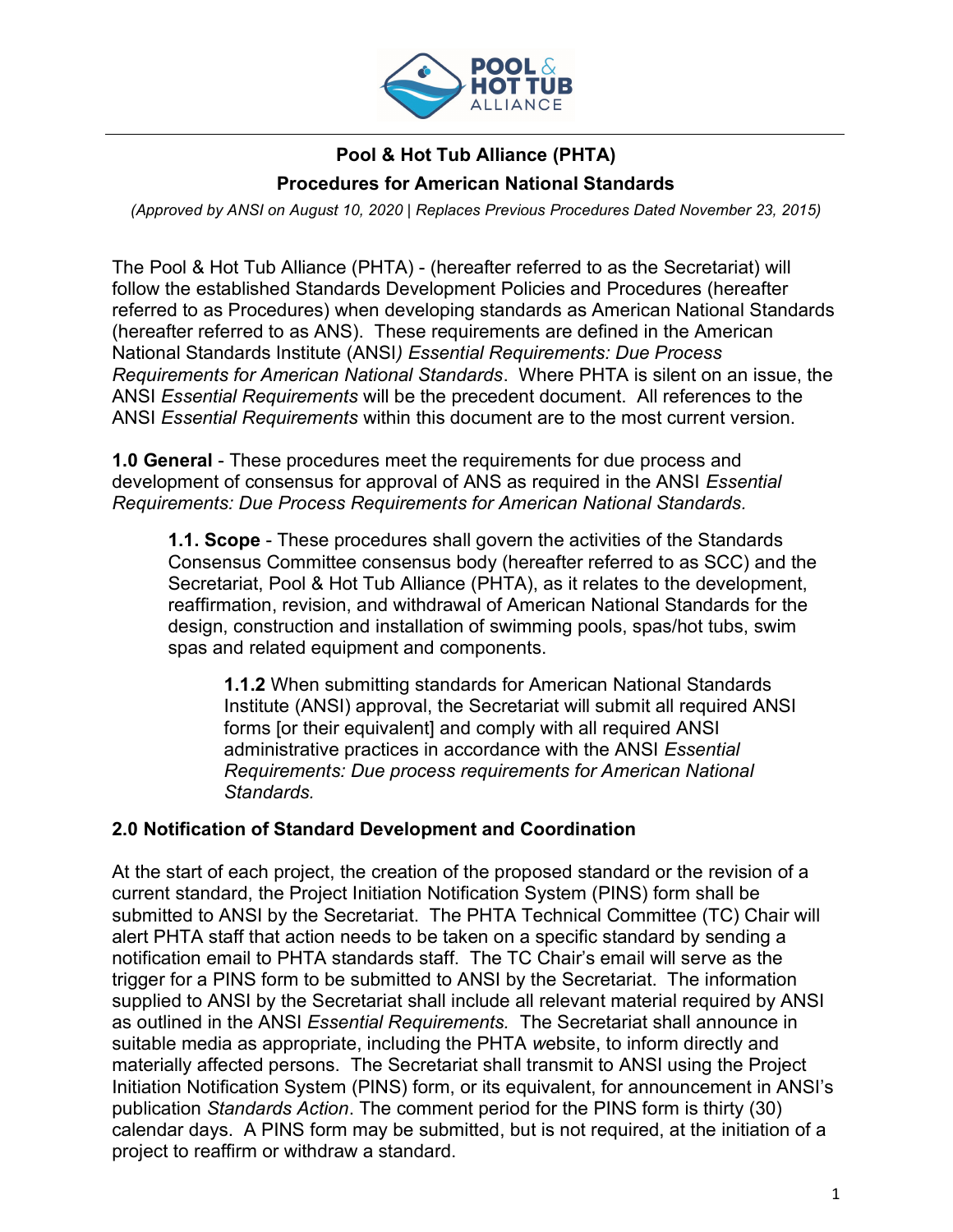2.1 PINS Form - A PINS form is not required for revisions of an ANS that is maintained under continuous maintenance and (1) is registered as such on the ANSI website, (2) has a notice in the standard that the standard is always open for comment and how to submit comments to PHTA SCC, and (3) has information on the PHTA's website that the standard is under continuous maintenance and how to submit comments.

## 2.2. Comments Indicating Possible Duplication or Conflicts

2.2.1 If PHTA receives written comments within thirty (30) calendar days from the publication date of a PINS announcement in Standards Action and said comments asserts that a proposed standard duplicates or conflicts with an existing American National Standard (ANS) or a candidate ANS that has been announced previously (or concurrently) in Standards Action, PHTA will comply with clause 2.5 of the ANSI Essential Requirements.

2.2.2. The outcome of a PINS deliberation shall be conveyed in writing (the "Deliberation Report") within thirty (30) calendar days after the conclusion of the deliberation by the developer to the commenter and to ANSI. PHTA will comply with clause 2.5 of ANSI Essential Requirements.

# 3.0 Public Review and Comments

3.1 Proposals for a new ANS and proposals for revision, reaffirmation, or withdrawal of an ANS shall be transmitted to ANSI using a BSR-8/108 form for listing in the Standards Action in order to provide opportunity for public comment.

The comment period shall be one of the following:

- a) A minimum of thirty (30) calendar days if the full text of the revision(s) can be published in Standards Action; or,
- b) A minimum of forty-five (45) calendar days if the document is available in an electronic format, deliverable within one day of a request, and the source from which it can be obtained by the public is provided to ANSI for announcement in the Standards Action.

3.2 All written views and objections that are received from participants shall be handled in accordance with Section 6.0.

4.0 Organization – The PHTA standards program shall consist of the PHTA, serving as the Secretariat, the PHTA Standard Writing Committees (SWCs), the Technical Committee (TC) of the PHTA Board of Directors and the PHTA SCC serving as the voting consensus body. The SCC shall be sufficiently diverse to ensure reasonable balance without dominance by one particular interest category, individual or organization in accordance with the ANSI *Essential Requirements*. The PHTA will strive for balance of all interested and affected parties giving them an opportunity to participate in the development of ANSI-approved PHTA standards. By adhering to ANSI's due process of openness, balance and consensus, PHTA standards will serve to protect the public.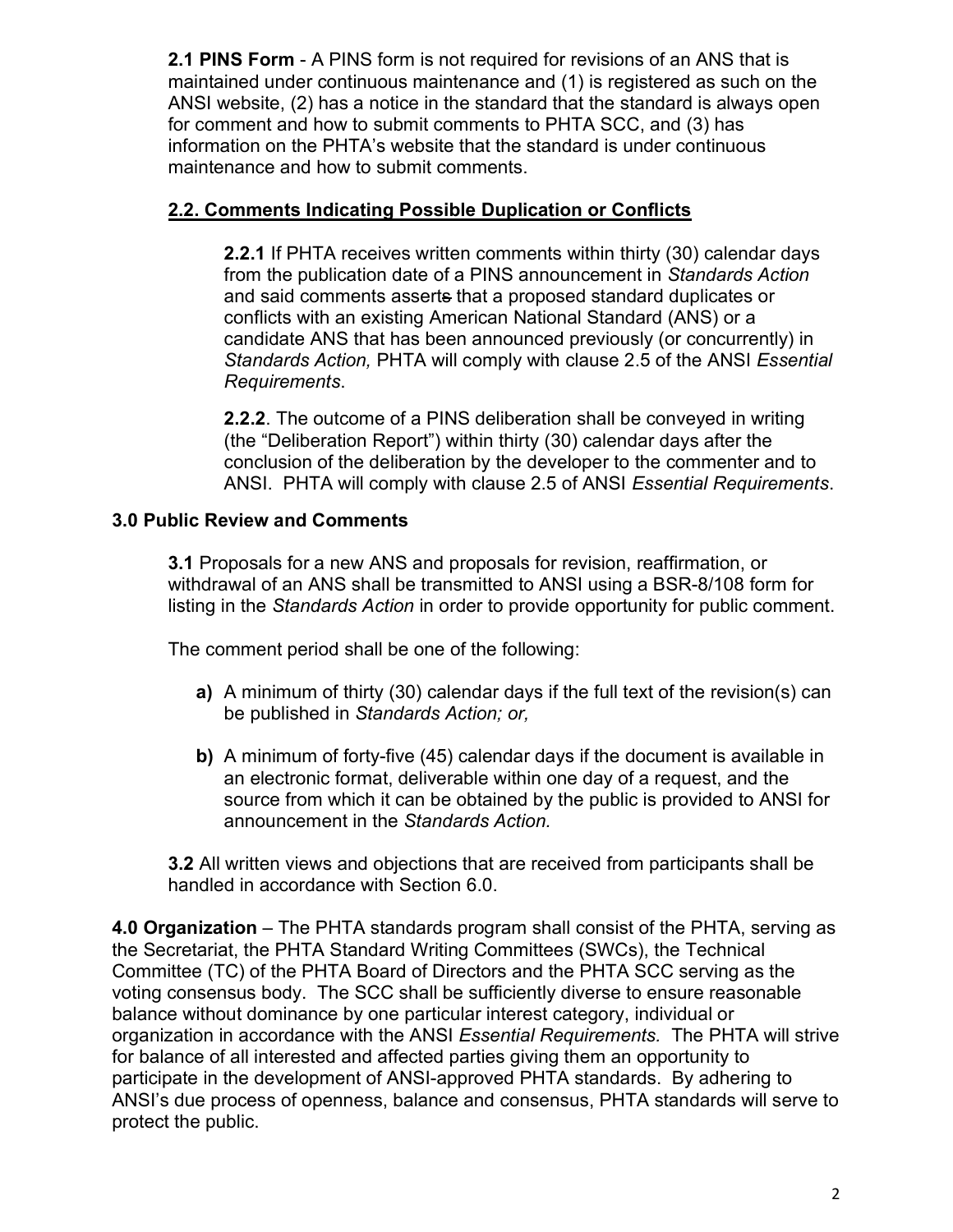4.1 Standard Writing Committees (SWCs) - The PHTA Standard Writing Committees (SWCs) are responsible for drafting the content of an ANS. SWCs also assist in making the initial determination to revise, reaffirm, or withdraw an existing ANSI/PHTA standard by communicating recommendations to the TC Chairman who alerts the Secretariat. SWCs complete reviews and submit proposed drafts or revisions to the PHTA TC for review and approval. The SWCs consist of PHTA member and non-member volunteers. The SWC is responsible for responding to all written views and objections on the draft content of an ANS.

4.1.1 Continuous Maintenance. If an SWC decides (subject to approval by the TC) that a standard is appropriate for continuous maintenance, the published standard shall include a clear statement of the intent to consider requests for change and information on the submittal of such requests. No portion of the standard shall be excluded from the revision process.

- a) Revisions to a standard under continuous maintenance will be published quarterly (at the least) on the PHTA website. In the event that no revisions are issued for a period of four years, action to revise, reaffirm, or withdraw the standard shall be initiated in accordance with the procedures contained herein for periodic maintenance.
- b) Each request for change will be reviewed by the SCC through the voting procedures contained herein (Section 5.0) using consensus ballots.

4.2 Technical Committee of the Board (TC) - The TC reviews all draft standards or revisions to standards for technical accuracy. The TC also makes the final determination as to whether to create a new SWC and will appoint members to a new SWC and designate a SWC Chair. Once the SWC is established, it reviews subsequent requests to serve on the SWC. The TC consists of PHTA member and non-member volunteers.

4.2.1 After the completion of TC review for technical accuracy, the draft or revision is introduced into the ANSI consensus process for development as an American National Standard. The draft is subject to ballot and comment by the SCC and ANSI Public Review followed by (a) review and resolution of comments and objections, (b) recirculation ballot(s) for unresolved negatives and substantive changes, and finally (c) submittal to ANSI. The actions of the SCC and the public review determine the content of the standard; not ANSI or the Secretariat, PHTA.

## 4.3. Standards Consensus Committee (SCC)

The Standards Consensus Committee (SCC) shall be responsible for the consensus review of all ANS activities including the approval, maintenance, revision, reaffirmation, adoption or withdrawal of an ANS for swimming pools, spas, swim spas and portable hot tubs. The activities of the SCC shall be performed in accordance with this Standards Development Policy and Procedures and the ANSI Essential Requirements: Due Process requirements for American National Standards.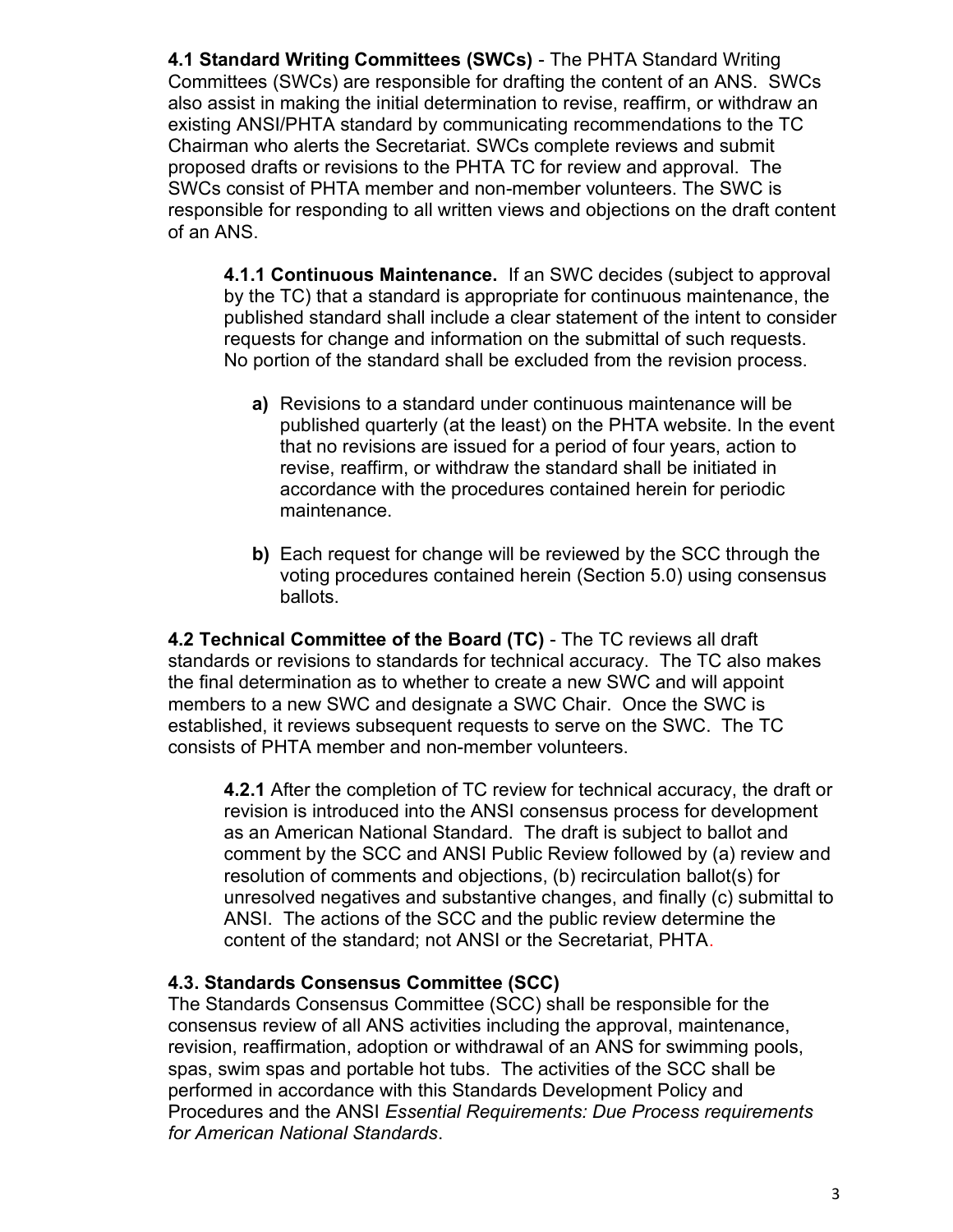#### 4.3.1. Responsibilities of the SCC:

- a) Provide consensus review of the development, approval, maintenance, revision, reaffirmation, adoption, and withdrawal of PHTA's ANS standards
- b) Provide review and final approval of all interpretations of standards following TC review

#### 4.3.2 Responsibilities of the Secretariat:

- a) Overseeing the SCC's, TC's and SWCs' compliance with ANSI procedure;
- b) Maintaining a roster of the SCC and a list of standards for which the SCC is responsible;
- c) Providing a secretary to perform administrative work, including secretarial services; preparation of meeting notices and the handling of meeting arrangements; preparation and distribution of meeting agendas, minutes, ballots, and draft standards; and maintenance of adequate records;
- d) Submitting candidate standards approved by the SCC, with supporting documentation, for ANSI review and approval as American National Standards;
- e) Performing other administrative functions as required by these procedures;
- f) The administrative Secretariat shall provide a written agreement to ANSI defining explicit division of these responsibilities if composed of more than one organization (i.e., co-secretariats).

## 4.3.3 Responsibilities of the Technical Committee of the Board (TC)

- a) Create and appoint members to a new SWC
- b) Review all draft standards for technical accuracy before submission of the draft to the SCC
- c) Review and approve all interpretations of standards by SWCs
- d) Approves the continuance maintenance process of standards
- e) Approves discontinuance of a project

#### 4.3.3.1 Discontinuance of a Project

a) The Secretariat shall be permitted to abandon the processing of a proposed new or revised standard or portion if the TC approves such an action. PHTA will notify ANSI in the event of a standards project is discontinued.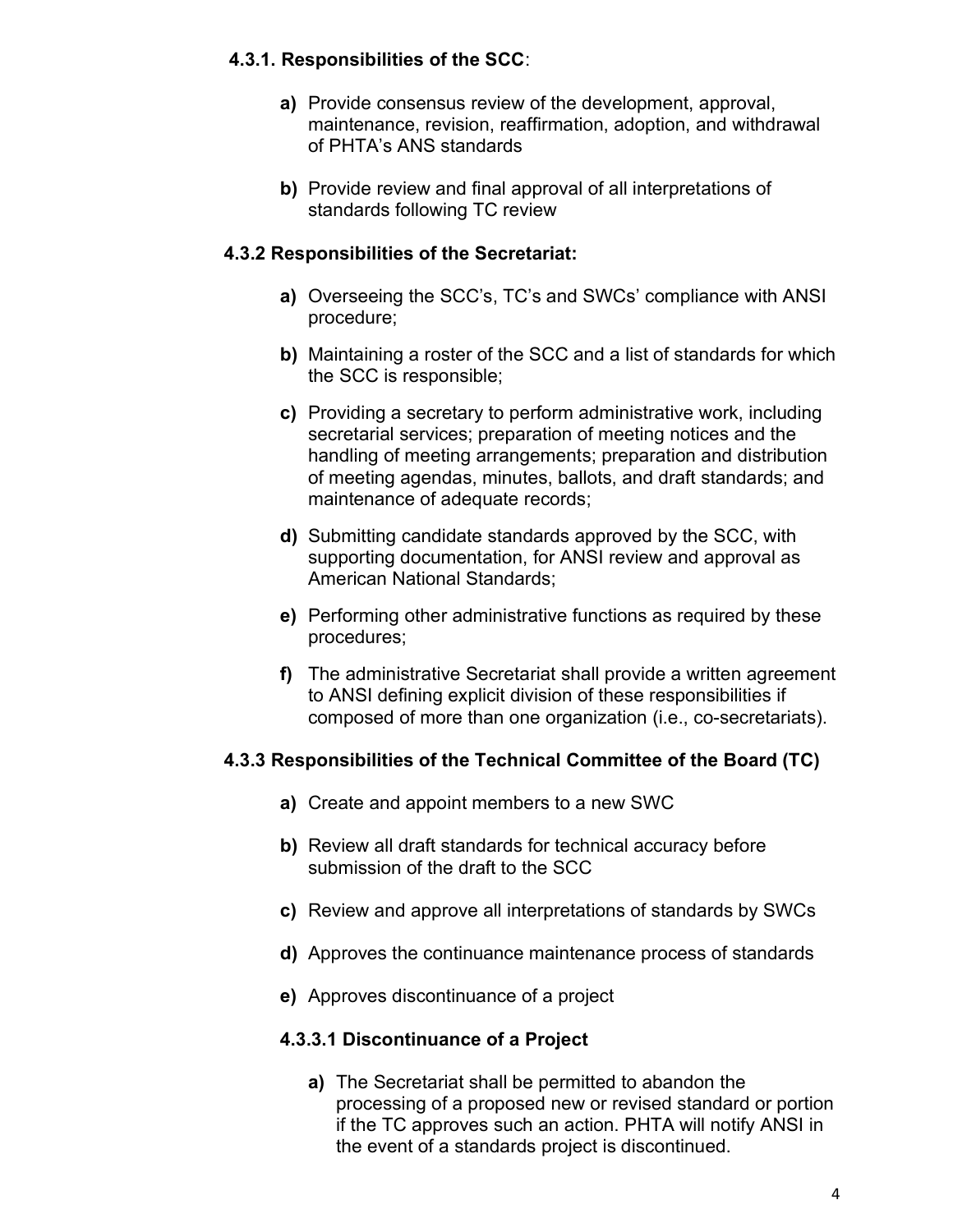- b) Discontinuance of a project after the PINS announcement shall be handled in accordance with these Procedures.
- c) The Secretariat shall determine whether announcement for such an action in suitable media is appropriate.
- d) A written justification for such an action shall be made available upon receipt of any written request received by the Secretariat within sixty (60) calendar days of the date of the final action. Objectors shall be informed that appeals of such actions shall be made to the PHTA SCC based on procedural noncompliance.

## 4.4 Membership of SCC

Membership on the SCC shall consist of interested organizations, companies, government agencies, individuals, consumers, and academia having a direct and material interest in the activities of the PHTA. The membership of the SCC shall be sufficiently diverse to ensure reasonable balance without dominance by any one single interest category, individual or organization. Voting membership on the SCC shall not be conditional upon PHTA membership, nor unreasonably restricted on the basis of technical qualifications.

## 4.5 Notification of SCC

Notification of SCC formation shall be announced in suitable media as appropriate, including Standards Action, and the PHTA trade publications and newsletters, and the PHTA website, to provide communications for directly and materially affected persons.

# 4.6 Application to SCC

Individuals seeking membership on the SCC shall submit a written request to the Secretariat indicating their interest in the work of the committee and their qualifications, willingness to participate actively and perform the duties of the SCC. Applicants shall identify their interest category (See Section 4.8) and affiliations which might affect their classification.

4.6.1 Process – Submitted applications shall be considered by the SCC which shall accept or reject applications. Rejected applicants shall have the right to appeal in accordance with Section 8. In reviewing applications, the SCC shall consider the following:

- a) Need for active participation by members of each interest group
- b) Balance and potential for dominance by members of a single interest group
- c) Extent of interest expressed by the applicant and willingness to participate
- d) Qualifications and ability to materially contribute to the SCC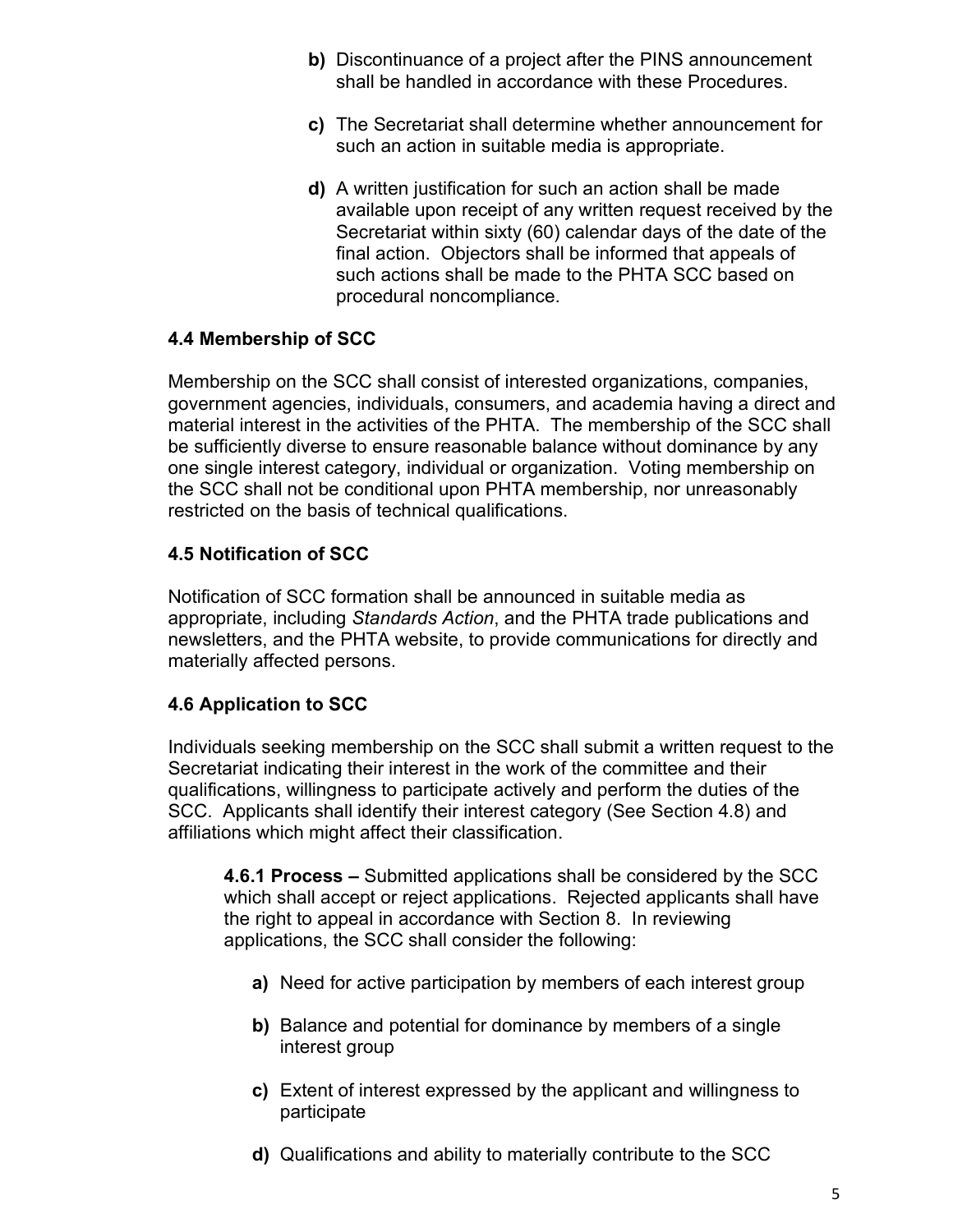#### 4.7 Committee Member Appointments and Balance

PHTA strives to ensure that there is balance representation on the SCC. PHTA's criteria for balance is that a) no single interest category constitutes more than one-third of the membership of a consensus body dealing with safety-related standards or b) no single interest category constitutes a majority of the membership of a consensus body dealing with other than safety-related standards.

**4.7.1** The SCC is responsible for appointing a Chair and Vice Chair.

4.7.2 Additional members shall be appointed by the SCC under Section 4.6. Approval of new members and designation of their interest categories by a majority of the consensus body members is required.

4.7.3 Term – There are no term limits associated with serving on the SCC.

#### 4.8 Interest Categories:

Producer: Manufacturer, builder, or installer of swimming pools, spas, swim spas and hot tubs or components.

User-Government: Federal, state, or local regulatory agencies or departments for public safety or others who have responsibility of regulating or monitoring swimming pools, spas, swim spas, or hot tubs.

User-Consumer: Any individual/entity that uses swimming pools, spas, swim spas and hot tubs or components. This includes but is not limited to homeowners, owners or operators of, or service professionals engaged with swimming pools, spas, swim spas, or hot tubs, or members of consumer and public safety advocate organizations.

General Interest: An entity or individual with expertise in swimming pools, but neither produces nor uses them directly. This category includes but is not limited to consultants, academia, insurance companies, testing laboratories (that test or certify pool and spa components against standards), public interest organizations and "not-for-profits" having an interest in pools, spas/hot tubs.

#### 4.9 Membership Roster

The Secretariat shall maintain the roster of the SCC and shall post it on the website. The roster shall include:

- a) Title of the SCC
- b) Secretariat: Name of organization and address(es)
- c) Officers: Chair and Vice Chair
- d) Members: name of person and organization or agency
- e) Interest category of each member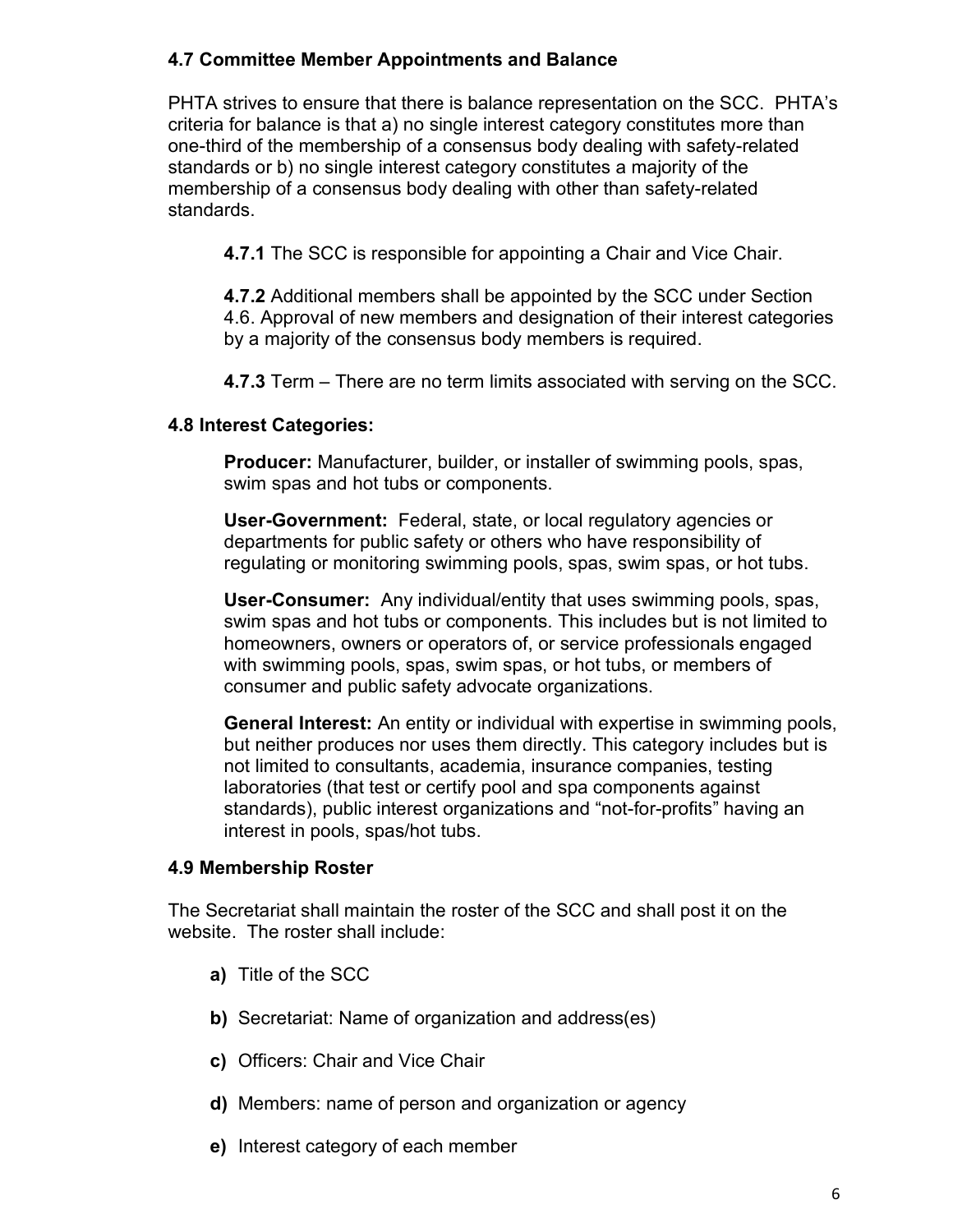f) Tally of interest categories: total of voting members and subtotals for each interest category

## 4.10 Officers of Standards Consensus Committee

- a) The officers of the SCC shall be a Chair, and a Vice Chair.
- b) The SCC shall appoint a Chair and Vice-Chair from the members of the SCC. Each will serve three-year appointments renewable for one additional term for a maximum of a six-year term. The Vice Chair shall carry out the Chair's duties if the Chair is temporarily unable to do so.

# 4.11 Duties of SCC Officers shall be to:

- a) Prepare an agenda for SCC meetings and preside over those meetings,
- b) Authorize subgroups and Chair, subject to approval of the SCC,
- c) Form subgroups and assign tasks as appropriate.

## 4.12 The duties of the Vice-Chair shall be to:

- a) Assist the Chair in the discharge of his or her duties,
- b) Assume the duties of the Chair when he/she is unavailable or unable to act,
- c) Carry out assignments made by the Chair.

## 4.13 The duties of the PHTA staff liaison shall be to:

- a) Act as Secretariat liaison to SCC,
- b) Publish approved, revised, and/or reaffirmed standards,
- c) Maintain, update, and distribute the SCC rosters,
- d) Record and distribute the minutes of all SCC meetings,
- e) Conduct ballots when required,
- f) Oversee compliance of the ANSI Essential Requirements,
- g) Maintain, distribute, and ensure compliance with Standards Development Policies and Procedures,
- h) Receive applications for SCC membership,
- i) Assume a role in the appointment of the members,
- j) Maintain all necessary records pertaining to the committee and subgroup activities,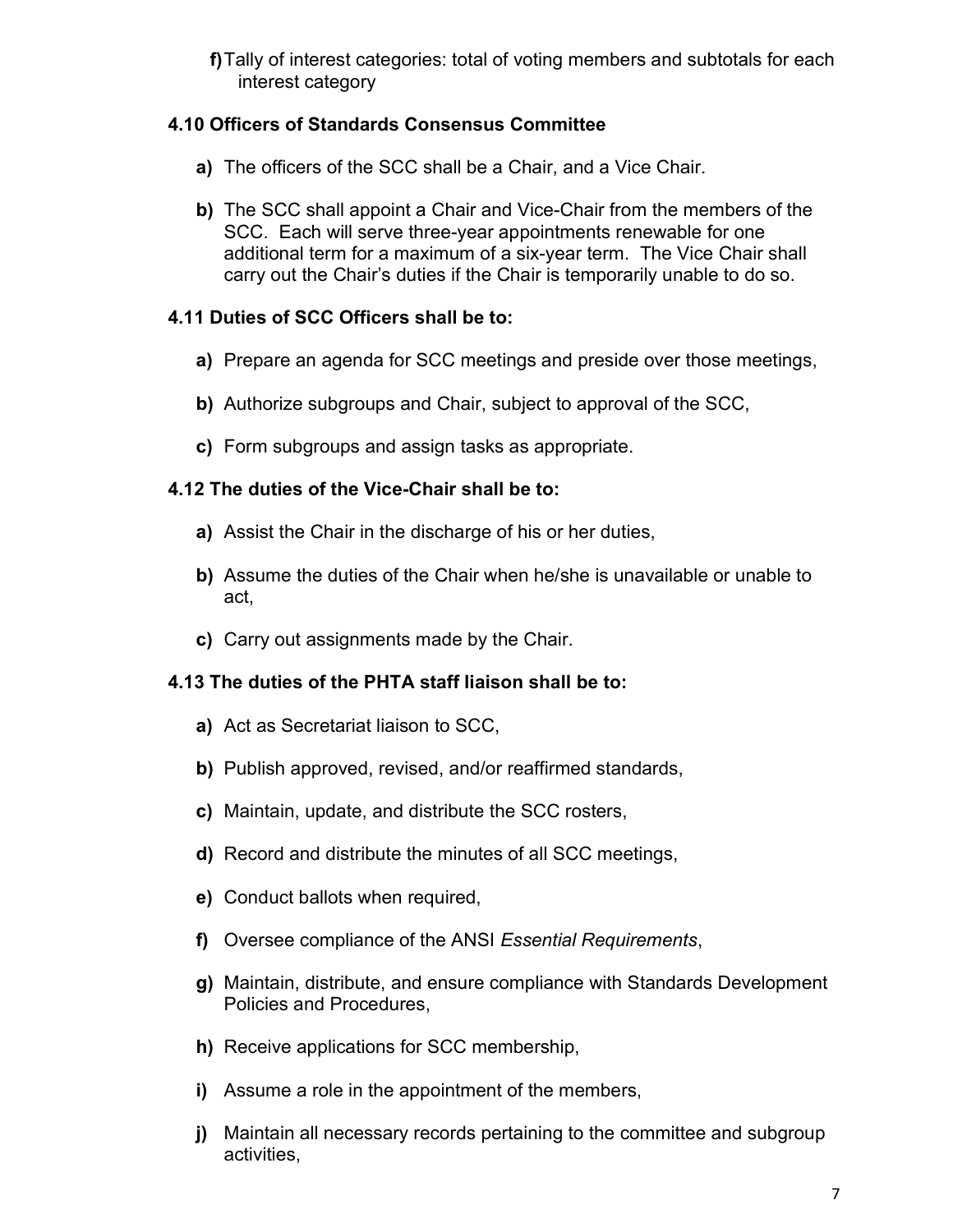- k) Provide administrative support related to the SCC as appropriate,
- l) Develop, adopt, implement, maintain, revise, and withdraw policies and procedures as required by ANSI,
- m) Perform other functions that may be materially necessary to the standards process.

#### 4.14 Review of SCC Membership

The Secretariat shall review the consensus body membership list annually with respect to the criteria of balance and interest categories. Members are expected to fulfill obligations of active participation. Where a member is found in habitual default of these obligations, the Secretariat shall direct the matter to the SCC Chair or Vice-Chair for appropriate action, which may include termination of membership to the consensus body.

4.14.1 Removal of SCC Membership - Committee members will be subject to removal upon any of the following:

- a) Failure to actively participate in the SCC proceedings or responsibilities (Unexcused)
- b) Failure to return 2 consecutive ballots (Unexcused)
- c) Failure to attend 2 consecutive meetings (including conference calls and internet-based meetings) (Unexcused)
- d) Failure to respond to all communication attempts by the SCC officers or staff.
- e) Recommendation of Removal from SCC The Secretariat or the SCC may recommend removal of a committee member for not abiding by the committee guidelines on professional behavior and decorum.

## 4.14.2 Change or Termination of Membership Status on SCC

4.14.2.1 SCC members must notify the PHTA staff within thirty (30) calendar days of any changes in employment affecting representation or interest category to the committee or consensus body and must submit a new application if continued membership on the SCC is desired.

4.14.2.2 SCC members resigning membership from the committee must tender a written resignation to PHTA staff giving the effective date and reason for resignation.

#### 4.15 Meetings of the SCC

Meetings of the SCC shall be open to the public. Invitees shall make their interest known to the Secretariat and officers of the SCC. The SCC shall meet when necessary to conduct the business of the committee. The Chair may find it necessary to call for additional meetings. Meetings may be conducted in person,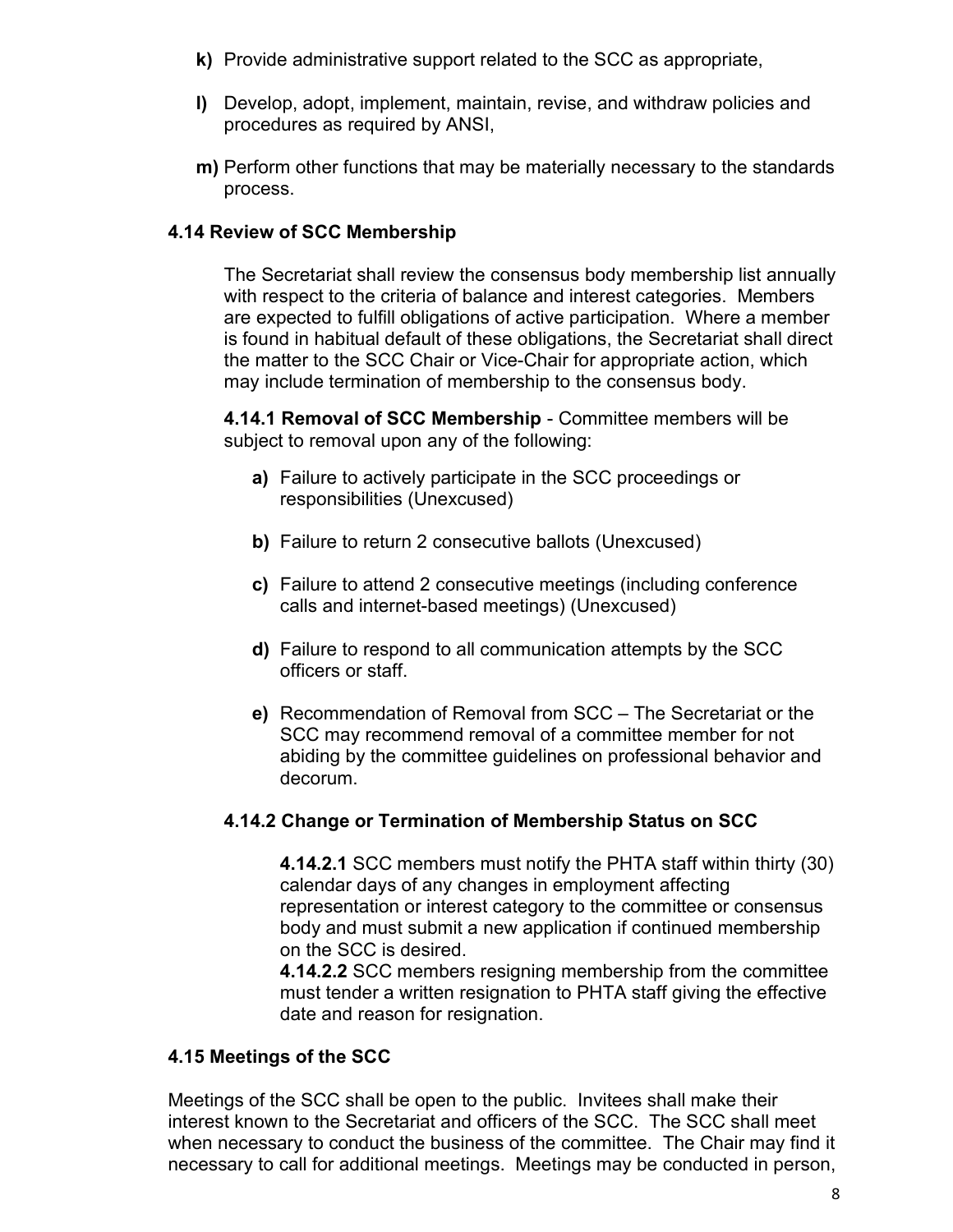by teleconference, by web-based means, by other virtual means, or combinations thereof.

4.15.1 The SCC Secretariat shall issue a meeting notice to all members specifying the date, time, and place of meetings at least thirty (30) calendar days in advance for face-to-face meetings and no less than five (5) calendar days for teleconference and virtual meetings (if not regularly scheduled).

4.15.2 The SCC Secretariat shall develop an agenda for each meeting and forward it to the Chair and Vice Chair for their approval for SCC distribution prior to the meeting. The PHTA Secretariat will subsequently communicate the meeting agenda to all members at least five (5) calendar days in advance of the meeting. PHTA will strive to provide an agenda thirty (30) calendar days before a face-to-face meeting and fifteen (15) calendar days before a teleconference or virtual meeting.

4.15.3 Each member is expected to be in attendance. When a face-toface meeting is held, teleconference capabilities should be included for anyone who cannot attend in person. PHTA staff shall maintain records of attendance.

4.15.4 The PHTA staff shall record the minutes of meetings and distribute the draft copy to all members within thirty (30) calendar days. The minutes of each meeting shall contain the date of the meeting; a list of members attending; the time the meeting opened and its location; approval of previous minutes, if appropriate; action items; and the time the meeting adjourned.

4.15.5 For any procedural issues not covered under these procedures, Robert's Rules of Order (latest edition) shall apply on questions of parliamentary procedure.

**4.15.6** Minutes shall require approval by a majority vote of SCC members present at a meeting.

4.15.7 Attendance of an SCC meeting by interested parties as observers shall be permitted. Participation by any observers shall be at the discretion of the Chair. The Chair shall also have the authority to exclude an observer who has engaged in disruptive behavior.

#### 4.16 Subgroups Created by the SCC

4.16.1 When one or more subgroups (subcommittees, working groups, etc.,) are formed to expedite the work of the SCC consensus body, their formation (and later disbandment) requires approval by a majority of the SCC and appropriate public notice. The scope and duties delegated to the subgroup shall be approved at the time it is formed, and subsequent changes in scope or duties shall also require approval by the SCC. The charge to the subgroup shall clearly state how it is responsible for assisting the consensus body (e.g. reviewing all or a portion of a standard,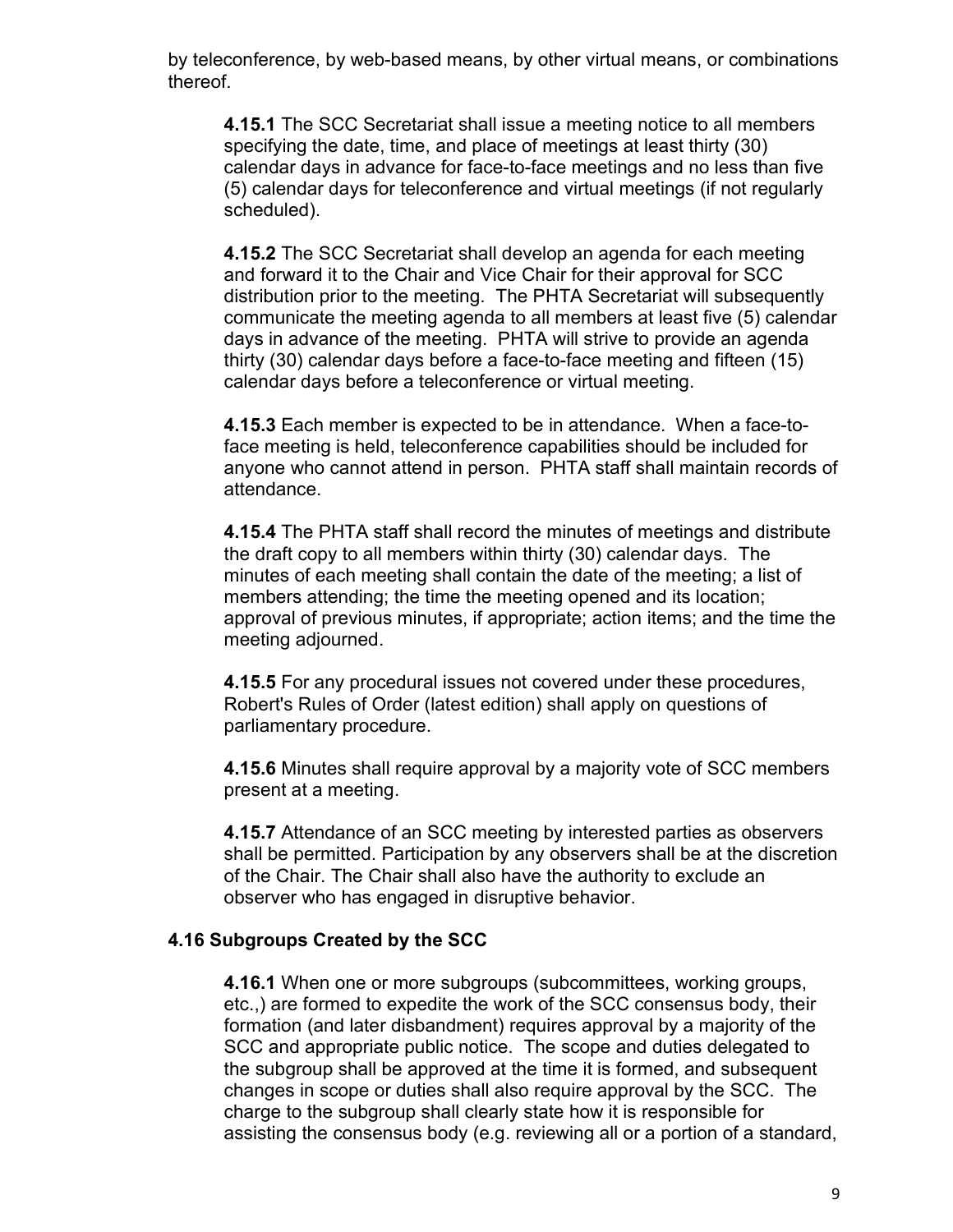drafting responses to comments, drafting positions on international standards, or other purely advisory functions).

#### 4.16.2 Chairperson and members of subgroups

Members of a subgroup shall be appointed by the SCC Chair including a Chair or Vice Chair of a subgroup.

- a) Assignment(s) to the subgroup shall be made by the SCC Chair. The subgroup's responsibilities may include, among other activities, the review of the content of a standard, assisting the SCC in responding to views and objections, assisting with interpretation of a standard, conducting research, or serving in an advisory function.
- b) The Chair of the subgroup shall notify the Chair of the SCC of all meetings, specifying the date, time, and place of meetings and of the activities of the meetings.

4.16.3 Approval of standards - Draft standards and any substantive change (as defined in the ANSI Essential Requirements) shall be referred to the SCC for approval and subject to ANSI Public Review.

## 4.17 Communications

Correspondence of SCC's officers and committee members representing the SCC should be on PHTA SCC letterhead or, if by electronic means not in the format of a letter or memorandum, it must be clear that they are communicating in their role as an officer of the SCC or as a committee member of the SCC.

4.17.1 Formal internal communication

If correspondence (by letterhead or electronic means) between subcommittees or between working groups of different subcommittees involves issues or decisions (i.e., non-routine matters) affecting other subcommittees, copies shall be sent to all affected subcommittee chairs, the Secretariat, and the consensus body officers.

- a) All official SCC correspondence, including meeting notices, agendas, reports and ballots, shall be distributed by the PHTA staff.
- b) Copies of all other correspondence between SCC members, relating to PHTA standards activities, shall be forwarded to the PHTA staff.

#### 4.17.2 External communication

Inquiries relating to the SCC should be directed to the Committee and Secretariat, as well as committee members. All replies to inquiries shall be made through the Secretariat within thirty (30) calendar days.

a) General inquiries relating to the SCC and to ANS shall be directed to the Chair. Committee members should refer individuals who contact them regarding activities of the SCC to the Chair.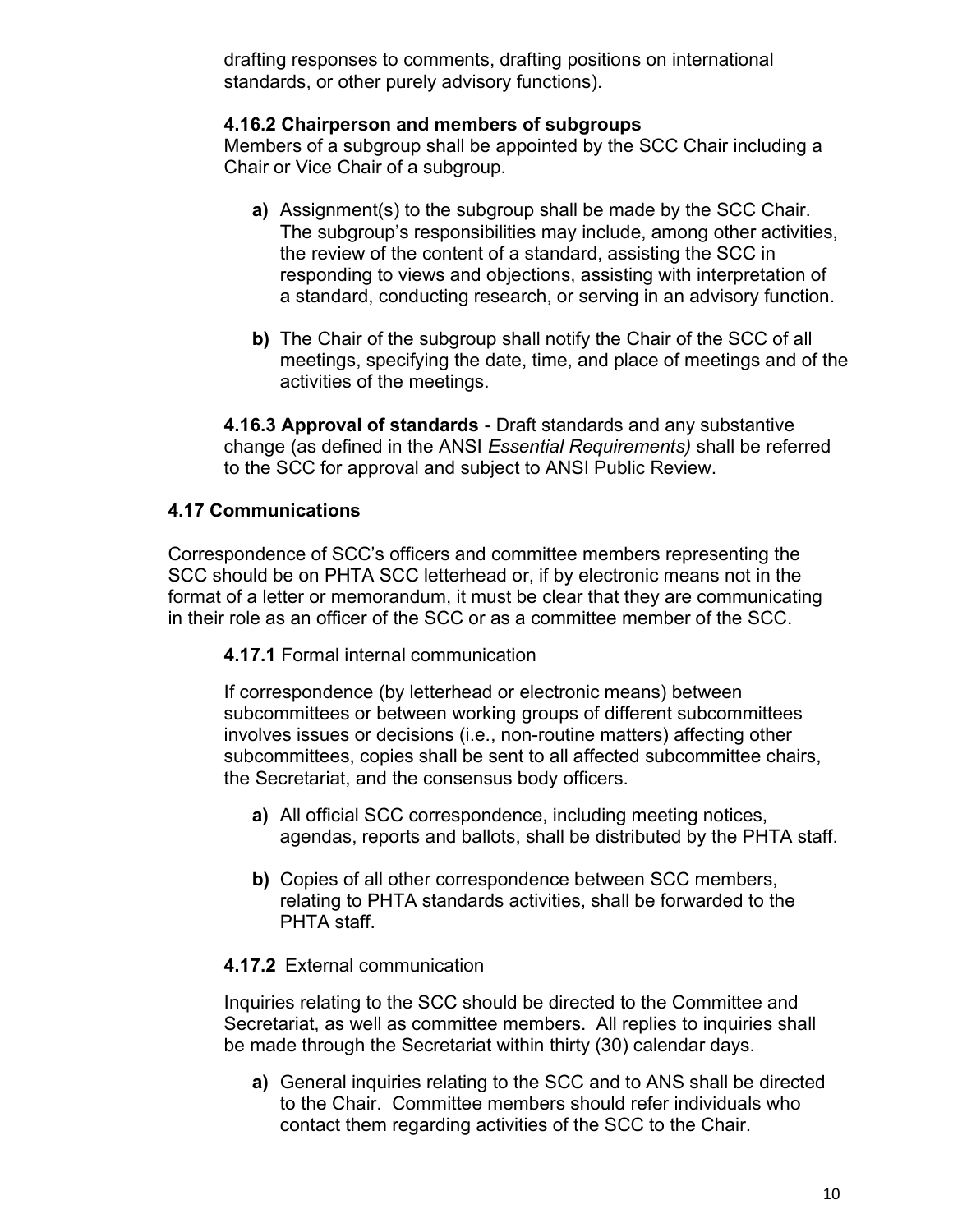b) The SCC may designate a member(s) to correspond to external parties on its behalf. All external official ANS correspondence must be approved by the SCC and distributed by the Chair.

## 4.17.3 Requests for interpretation of standards

Written inquiries requesting interpretation of PHTA's approved American National Standards shall be responded to in accordance with the SCC's Interpretation Policy (See Section 9). Revisions to the standard resulting from requests for interpretations shall be processed in accordance with these procedures.

4.18 Quorum – Participation, either a face-to-face meeting or via teleconference or electronically of a simple majority (51%) of the members of the SCC and SWC shall constitute a quorum for conducting business at a meeting. If a quorum is not present, final actions shall only be achieved subject to subsequent consensus ballot by the SCC and SWC.

#### 5.0 Voting

Consensus ballots will be used by the SCC for approval, revision, reaffirmation, withdrawal of, or substantial changes to an ANS and/or a candidate ANS. All members of the SCC shall have the opportunity to vote within the deadline. When recorded votes are taken at meetings, members who are absent shall be given the opportunity to vote before or after the meeting. Consensus ballots may be initiated by the SCC Chair, or by a majority of members present at a meeting. Votes may be obtained by letter, fax, recorded votes at a meeting or electronic means. All members will be given the right to vote on ANS-related actions regardless of attendance at meetings.

#### 5.1 Vote

Except in regard to votes on membership and officer-related issues, each member shall vote one of the following positions:

- a) Affirmative;
- b) Affirmative, with comment(s); Comments(s) shall be considered editorial.
- c) Negative, with reasons. Reasons for a negative ballot shall be given and, if possible, should include specific wording on recommended action(s) to resolve objections. A negative ballot that is not accompanied by a written explanation shall be recorded as such and no further action shall be required; or
- d) Abstain, with reason(s). An abstention ballot that is not accompanied by a written explanation shall be recorded as such, and no further action shall be required.

For votes on membership and officer-related issues, the yes/no/abstain method of voting shall be followed.

**5.1.1 Single vote** - No representative or organization/company shall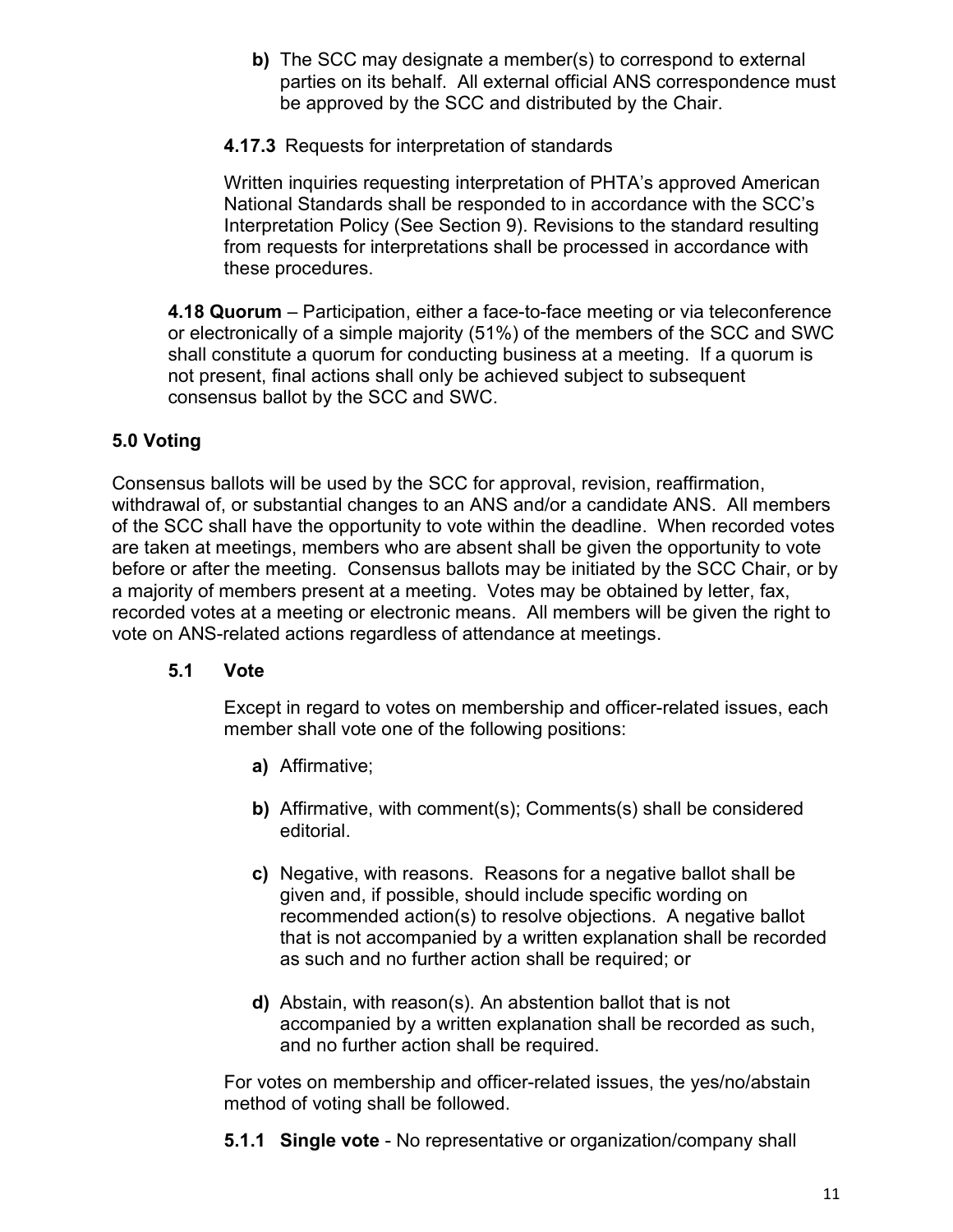have more than one vote.

#### 5.1.2 Voting period

The voting period is fifteen (15) calendar days for standard approval action ballots conducted electronically. An extension may be granted after the Secretariat consults with the SCC Chair and Vice Chair.

A follow-up communication (including letter and/or e-mail) requesting immediate return of the ballot shall be sent, as appropriate, to members and alternate members whose votes have not been received.

#### 5.2 Actions requiring approval by a majority

The following actions require approval by a majority of the membership of the consensus body either at a meeting or by letter ballot:

- a) Confirmation of officers appointed by the Secretariat;
- b) Formation of a subgroup, including its procedures, scope, and duties;
- c) Disbandment of subgroups;
- d) Addition of new consensus body members and designation of their interest categories;
- e) Approval of withdrawal of an existing standard.
- f) Substantive revisions of PHTA Procedures for American National Standards and/or SCC interest categories.

## 5.3 Actions requiring approval by two-thirds (2/3) vote

The following actions require a consensus ballot or an equivalent formal recorded vote with approval by at least a majority of the membership and at least two-thirds (2/3) of those voting, excluding abstentions:

- a) Approval of a new standard or reaffirmation of an existing one;
- b) Approval of revision or addendum to part or all of a standard;
- c) Approval for submission to ANSI of change of SCC's scope;

## 5.4 Authorization of letter ballots

Letter balloting may take place electronically, by facsimile and/or by postal mail. A letter ballot shall be authorized by any of the following:

- a) Majority vote of those present at a SCC body meeting;
- b) The Chair;
- c) The Secretariat;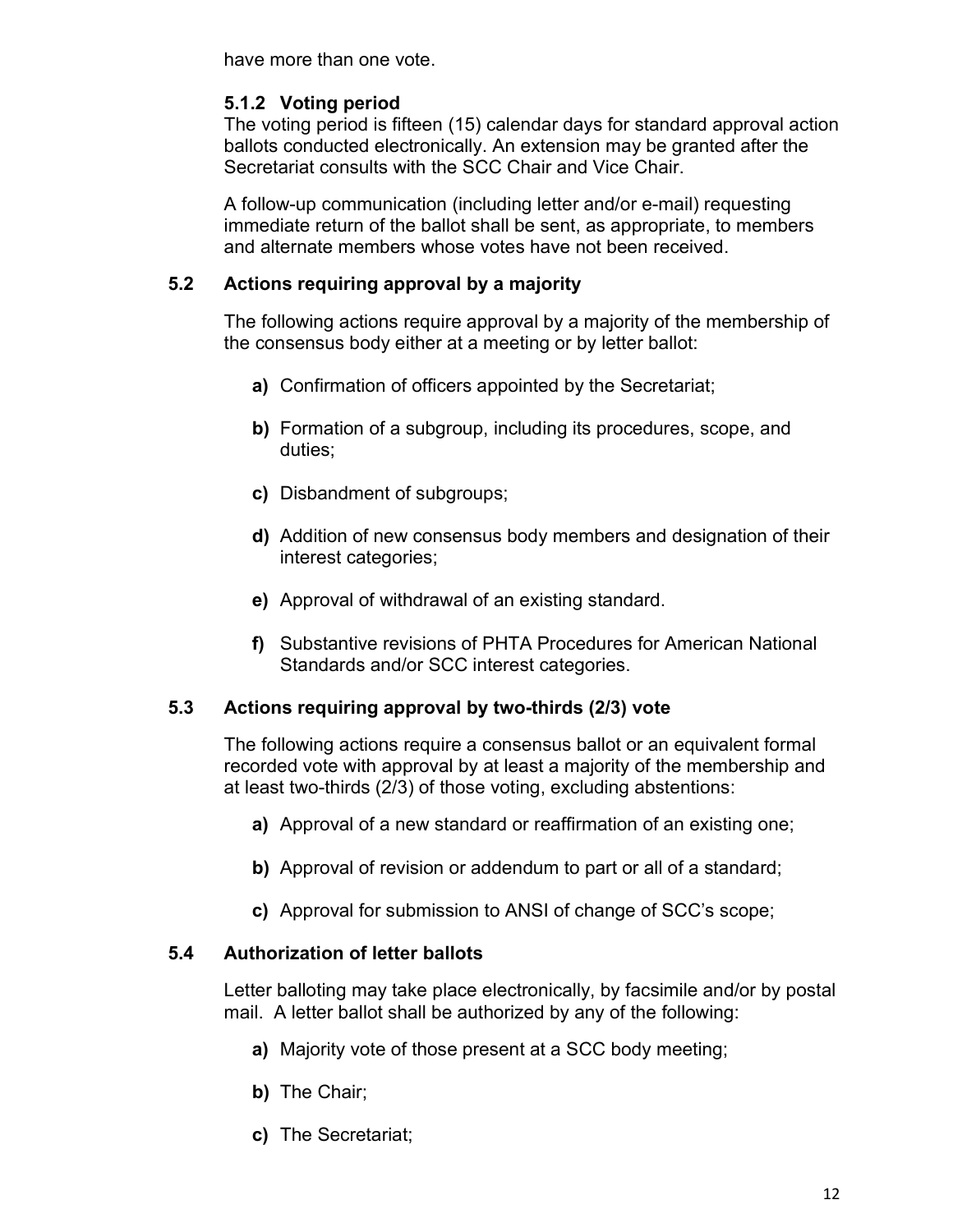d) Petition of the majority of the SCC

## **5.5 Proxy Votes - Proxies are not permitted.**

#### 6.0. Disposition of Views and Objections

- 6.1 Upon close of balloting, prompt consideration will be given to all written views and objections including those resulting from the public review announcement in Standards Action.
- **6.2** The objection shall be reviewed with the voter and efforts shall be made to resolve the objection.
	- a) The SWC may review the negative vote with the voter at a meeting of the SCC, consensus body or a subgroup, in efforts to resolve the negative vote.
- 6.3 The objector will be advised in writing (including electronic communications) of the disposition of the objection and the reasons therefore.
	- a) If comments with the negative ballot are withdrawn by the commenter, the commenter may resubmit the ballot as either an affirmative vote or an abstention.
- 6.4 Voting members and public review objectors who have unresolved negative votes or objections shall be informed in writing (including electronic communications) that an appeals process exists within procedures used by the Secretariat. If an item has had prior discussion, i.e., substantially the same comment is repeated that was previously made on the same issue within the same revision cycle of a particular standard, it shall not be necessary to reconsider it unless new information has been introduced. If no new information is submitted, the previous decision of the consensus body standard committee shall stand, and the negative voters shall be so advised.
- 6.5 If clear instruction is provided on the ballot, and a negative vote unaccompanied by reasons/comments related to the proposal is received notwithstanding, no further resolution shall be required, the vote shall be counted and recorded as "negative without reasons," and the vote shall count for the purposes of establishing the minimum consensus ballot returns.
- **6.6** Negative votes accompanied by reasons not related to the proposal under consideration need not be resolved.

a) Negative votes, which are not accompanied by reasons, shall be recorded as "negative without reasons" and no further action shall be required.

6.7 If comments not related to the proposal are submitted, the comments shall be documented and considered for the next revision. However, such votes (i.e., negative vote without reasons/comments or negative vote accompanied by reasons/comments not related to the proposal) shall not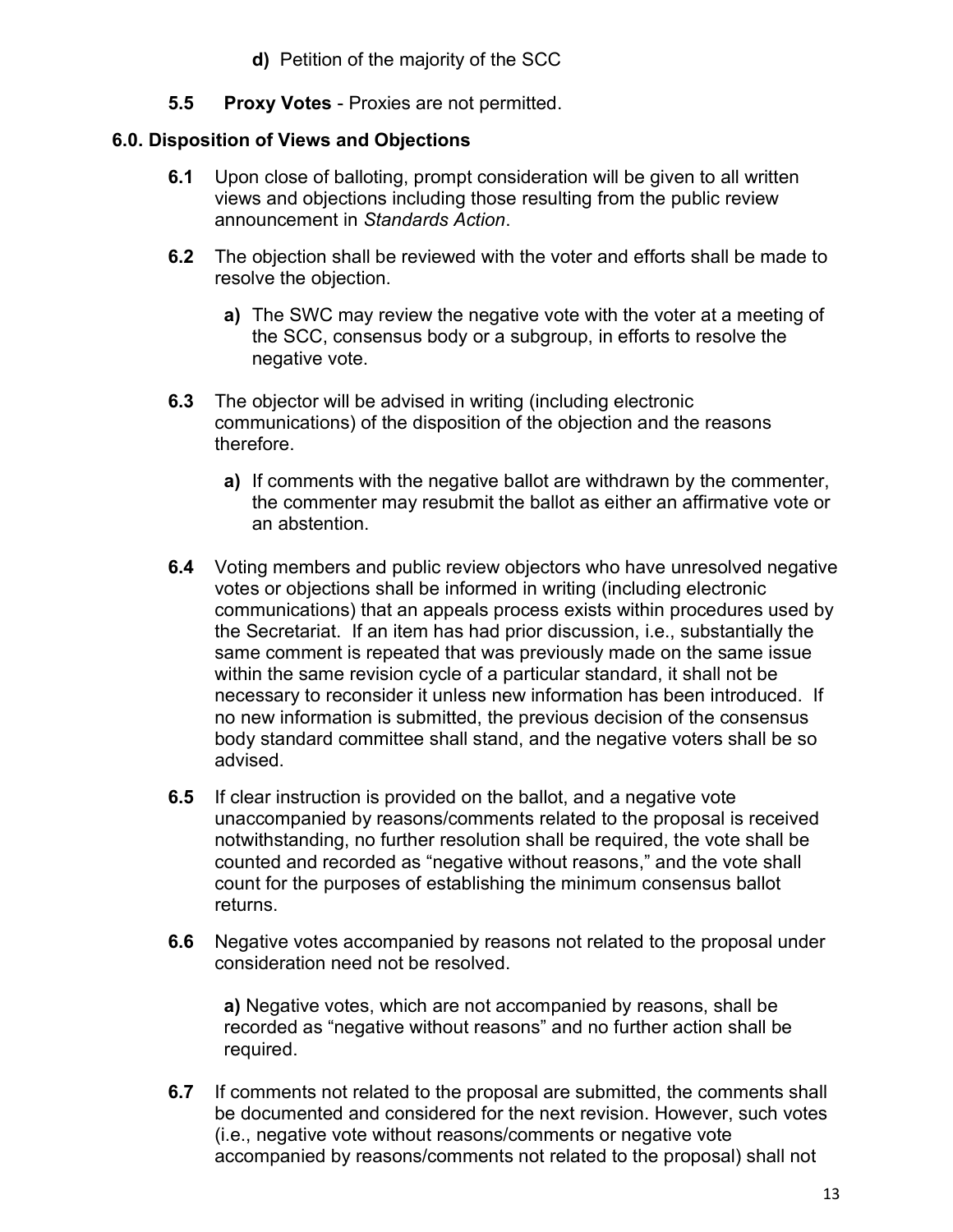be factored into the numerical requirements for consensus. The SCC is not required to solicit any reasons/comments from a negative voter. The SCC is not required to conduct a recirculation ballot of a negative vote submitted without reasons/comments or with reasons/comments not related to the proposal.

- 6.8 In addition, each negative vote and objection submitted by a voting member of the consensus body and/or public review objector which is not resolved must be reported to the ANSI BSR. Unresolved objections, attempts at resolution and any substantive change made in a proposed standard shall be reported to the SCC within thirty (30) calendar days in order to afford all voting members of the consensus body an opportunity to respond, reaffirm, or change their vote.
	- a) If in the process of a review, the SCC determines that substantive changes are required, the revised provision shall be re-circulated and listed for public review.
- 6.9 When the above process is completed, in accordance with the procedures of the SCC, the SCC may consider any comments received subsequent to the closing of the public review and comment period, or shall consider them in the same manner as a new proposal for that revision.
- 6.10 In cases of objections to any issue not covered in 5.2 and 5.3, the Secretariat shall defer the matter to the SCC chair for resolution.
- **6.11 Report of Final Results** The final result of the voting shall be reported, by interest category, to the SCC. It shall include:
	- a) Number of voting members voting affirmatively
	- b) Number of voting members voting negatively with reasons
	- c) Number of voting members voting negatively without reasons
	- d) Number of voting members abstaining
	- e) Number of voting members not returning ballots

## 7.0 Publication

Standards approved as an ANS, shall be published no later than six (6) months after approval. A request for an extension of this deadline may be filed with ANSI. PHTA shall publish the standard or grant the right of publication to ANSI.

## 8.0 Appeals Procedure

All unresolved objectors, including public review objectors, shall be notified of their right to appeal. The notification of the right to appeal shall inform any unresolved objector that they have the right to appeal on procedural issues and the procedures relating to an appeal.

# 8.1 Policy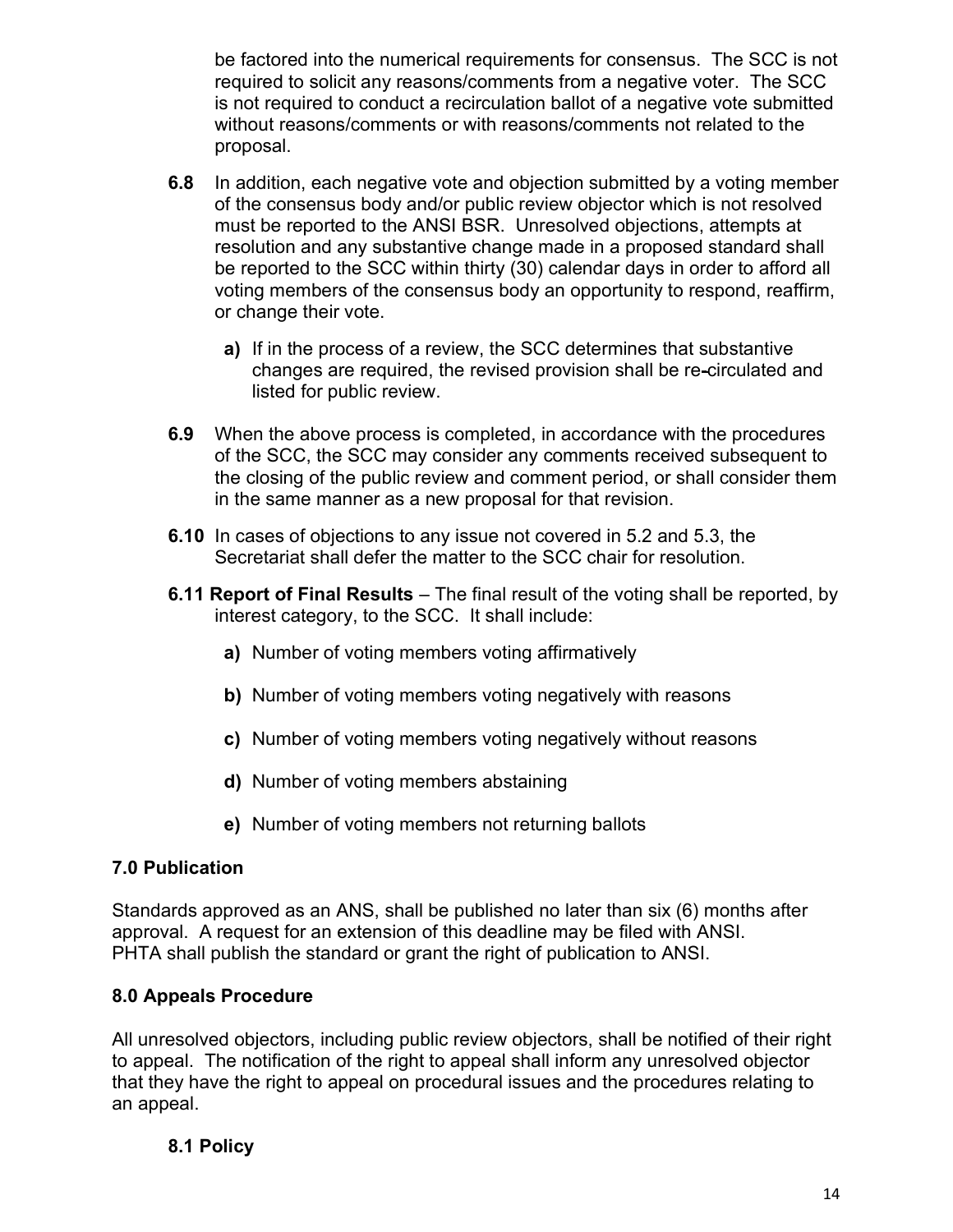Persons who have directly and materially affected interests and who have been or will be adversely affected by any procedural action or inaction by PHTA with regard to the development of a proposed ANS or the revision, reaffirmation, or withdrawal of an existing ANS shall have the right to appeal. Appeals shall only be considered when due process provided in these Procedures has been exhausted.

# 8.2 Complaint

The appellant shall file a written complaint with the SCC Chair within fifteen (15) calendar days after the date of notification of action or at any time with respect to inaction. The appeal shall state the nature of the objection(s), including any adverse effects; the section(s) of these Procedures or the standard that are at issue; actions or inactions that are at issue; and the specific remedial action(s) that would satisfy the appellant's concerns; as well as previous efforts to resolve the objection(s), and the outcome of each. The appellant has the responsibility of demonstrating adverse effects.

# 8.3 Response

After receipt of the complaint, the SCC Chair shall respond in writing to the appellant, in an effort to resolve the complaint through an informal process. A written response to the appellant will occur within thirty (30) calendar days. Otherwise, the appellant will be advised as to the reason for a delay and the SCC Chair will provide an estimated date of the completion of the response.

# 8.4 Hearing

If the appellant and the SCC Chair are unable to resolve the written complaint informally in a manner consistent with these Procedures, the SCC Chair shall initiate formation of an appeals panel. A hearing will be scheduled with an appeals panel on a date agreeable to all participants, giving at least fifteen (15) calendar days notice.

# 8.5 Appeals Panel

The appeals panel shall be appointed by the SCC Chair. The appeals panel shall consist of three individuals who have not been directly involved in the matter in dispute and who will not be materially or directly affected by any decision made or to be made in the dispute. The appellant must be notified of the panel's composition and given the opportunity to object to the composition of the panel. The members of the appeals panel shall select a Chair from among their membership. The appeals panel shall be charged with determining whether the appellant received due process and proper procedures were followed in addressing the appellant's objections.

# 8.6 Conduct of the Hearing

The appellant has the responsibility of demonstrating adverse effects, improper actions or inactions, and the efficacy of the requested remedial action. The PHTA Standards Department shall act as respondent to the complaint before the appeals panel. The respondent has the burden of demonstrating that the SCC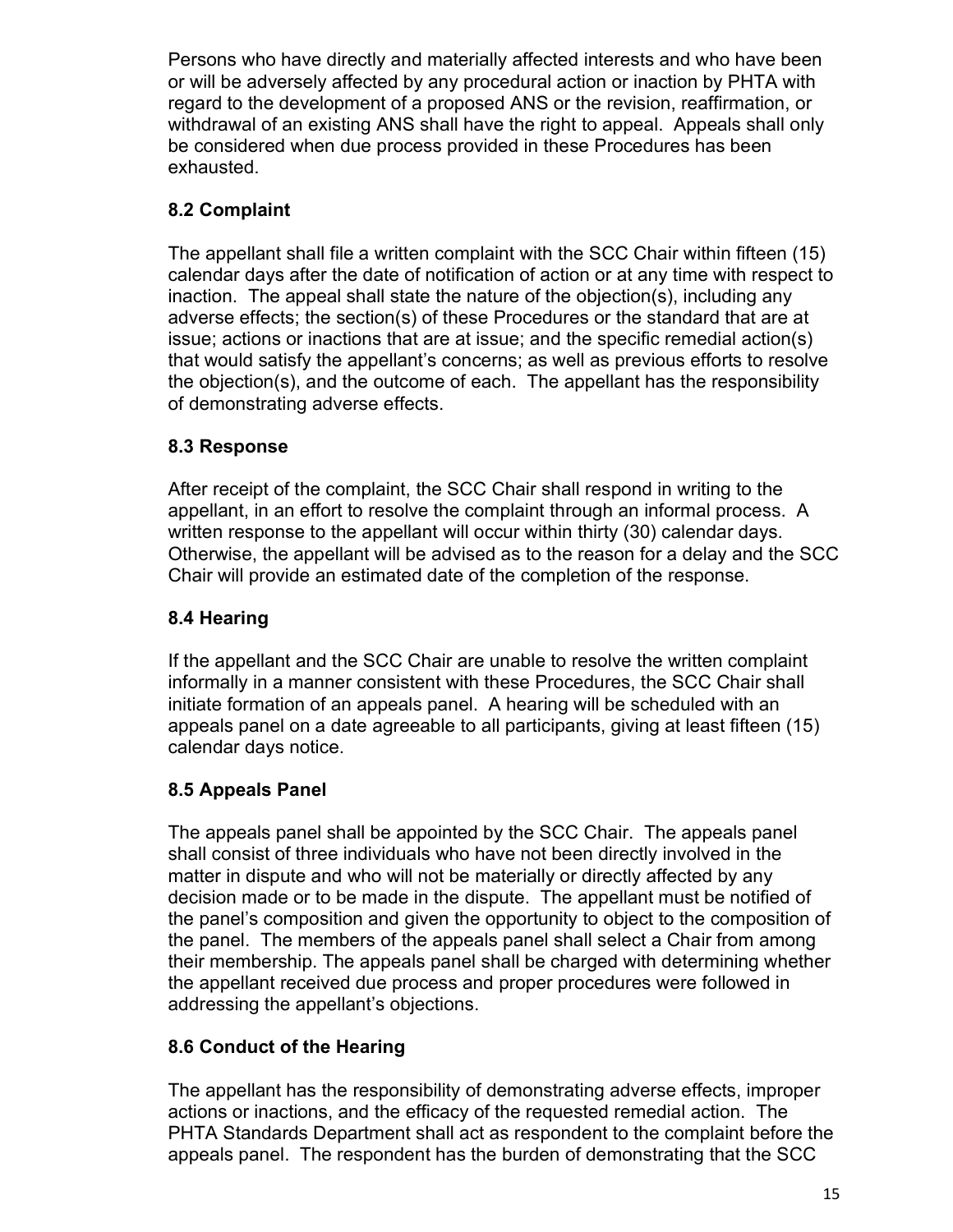and PHTA took all actions in compliance with these procedures. Each party may present pertinent arguments, and members of the appeals panel may address questions to individuals. Robert's Rules of Order (latest edition) shall apply to questions of parliamentary procedure for the hearing not covered herein.

## 8.7 Decision

The appeals panel shall render its decision in writing within thirty (30) calendar days of the hearing, to the SCC Chair presenting the findings of facts and conclusions, with reasons therefore, citing the evidence. The SCC Chair shall notify the appellant in writing within thirty (30) calendar days of receipt of the decision from the appeals panel. The findings may include the following:

- Finding for the appellant, giving specific issues and facts in regard to which actions or inactions were not taken, with subsequent remanding the action to the SCC or PHTA.
- Finding for the SCC or PHTA, that all actions or inactions were taken in compliance with these procedures; and
- Finding that new, substantive evidence has been introduced and remanding the entire action to the SCC for appropriate reconsideration.

## 9.0 Interpretation Procedure

**9.1 General** - Formal interpretations are for the purpose of providing a clarification of the meaning or intent of the language or the technical content of the published standard.

**9.1.1 Limitations - A statement, written or oral, that is not processed in** accordance with Section 9.2 of these procedures shall not be considered the official position of the PHTA or any of its standards committees and shall not be considered to be, nor be relied upon as, a formal interpretation.

NOTE: This formal interpretation procedure does not prevent any Chair, Member, or the Secretariat from expressing a personal opinion on the meaning or intent of the PHTA standards committee on any provision of any such document, provided that: (a) the person rendering the opinion orally or in writing clearly states that the opinion is personal and does not necessarily represent the position of the SCC, TC, SWC or PHTA and may not be considered to be or relied upon as such; and (b) written opinions are rendered only in response to written requests and a copy of the request and the response is sent to the Secretariat.

- 9.1.2 Reasons for Not Processing A request for a formal interpretation shall not be processed if it:
	- a) Involves a determination of compliance or certification of a design, installation, or product or equivalent of determination.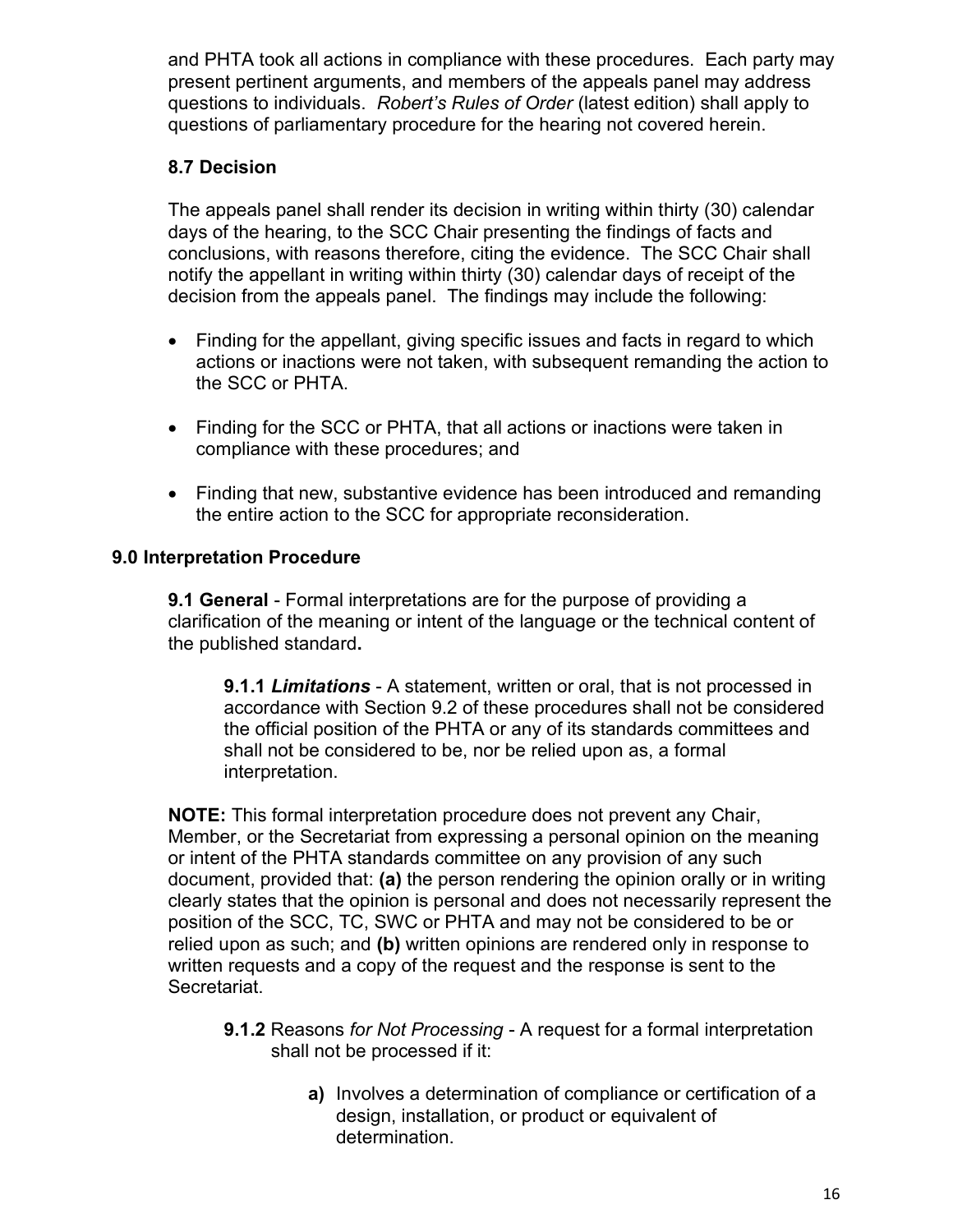- b) Involves a review of plans or specifications, or requires judgment or knowledge that can only be acquired as a result of on-site inspection.
- c) Involves text that clearly and decisively provides the requested information.
- d) Involves subjects that were not previously considered by the SWC, SCC or that are not addressed in the standard.

#### 9.2 Process

9.2.1 All requests for interpretation or clarification shall be submitted in writing to the Secretariat for review before action by any SWC. The Secretariat shall issue an interim acknowledgment of the inquiry.

**9.2.2** Simple requests for information about a standard shall be answered by the Secretariat, in consultation with the relevant SWC or SWC Chair, as appropriate.

9.2.3 Other requests shall be forwarded by the Secretariat to the Chair of the SWC subgroup that developed the standard. The SWC Chair shall appoint an ad hoc advisory group to draft a recommended response for review by the SWC. If that SWC subgroup or its successor is no longer active, the Secretariat shall request members or former members of the originating SWC subgroup or other available experts to serve as an ad hoc advisory group. The ad-hoc advisory committee may include former members of the SWC, members of the TC, SCC or other technical experts as deemed necessary by the SWC Chair to answer the request.

**9.2.4** A response shall be suitable for general understanding and use. It shall not be formulated for a particular proprietary design or circumstance.

**9.2.5** Approval of the recommended response shall be approved by at least two-thirds (2/3) of the SWC.

9.2.6 The Secretariat shall review the response and submit it to the TC for approval.

**9.2.7** Upon approval by the TC, the response shall be submitted by the Secretariat to the SCC for final approval.

9.2.8 Upon SCC approval, the Secretariat shall transmit a copy of the interpretation to the originator of the request and post it on the website.

#### 10.0 Metric Policy

PHTA standards shall use the Imperial Units (IP) as the units of measurement. Where the International System of Units (SI) are provided, they shall be stated after the IP units and noted in parenthesis.